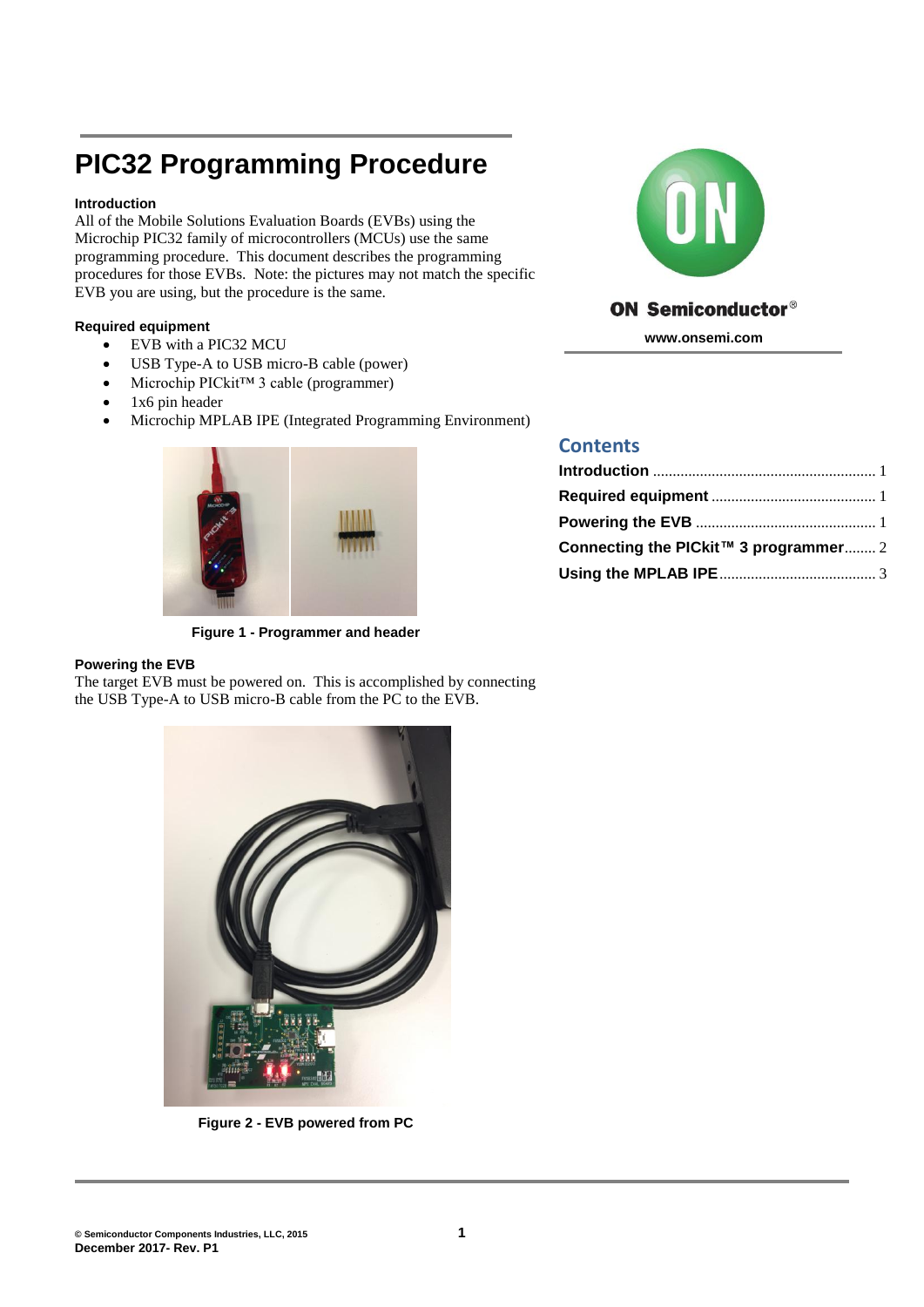#### <span id="page-1-0"></span>**Connecting the PICkit™ 3 programmer**

The PICkit™ 3 programmer connects to the EVB using the 1x6 pin header. The pin 1 indicator on the programmer must align with the pin 1 indicator on the EVB. Pressure may be required to ensure the programmer header is in contact with the EVB programming through-holes.



**Figure 3 - PICkit™ 3 connected to powered EVB**